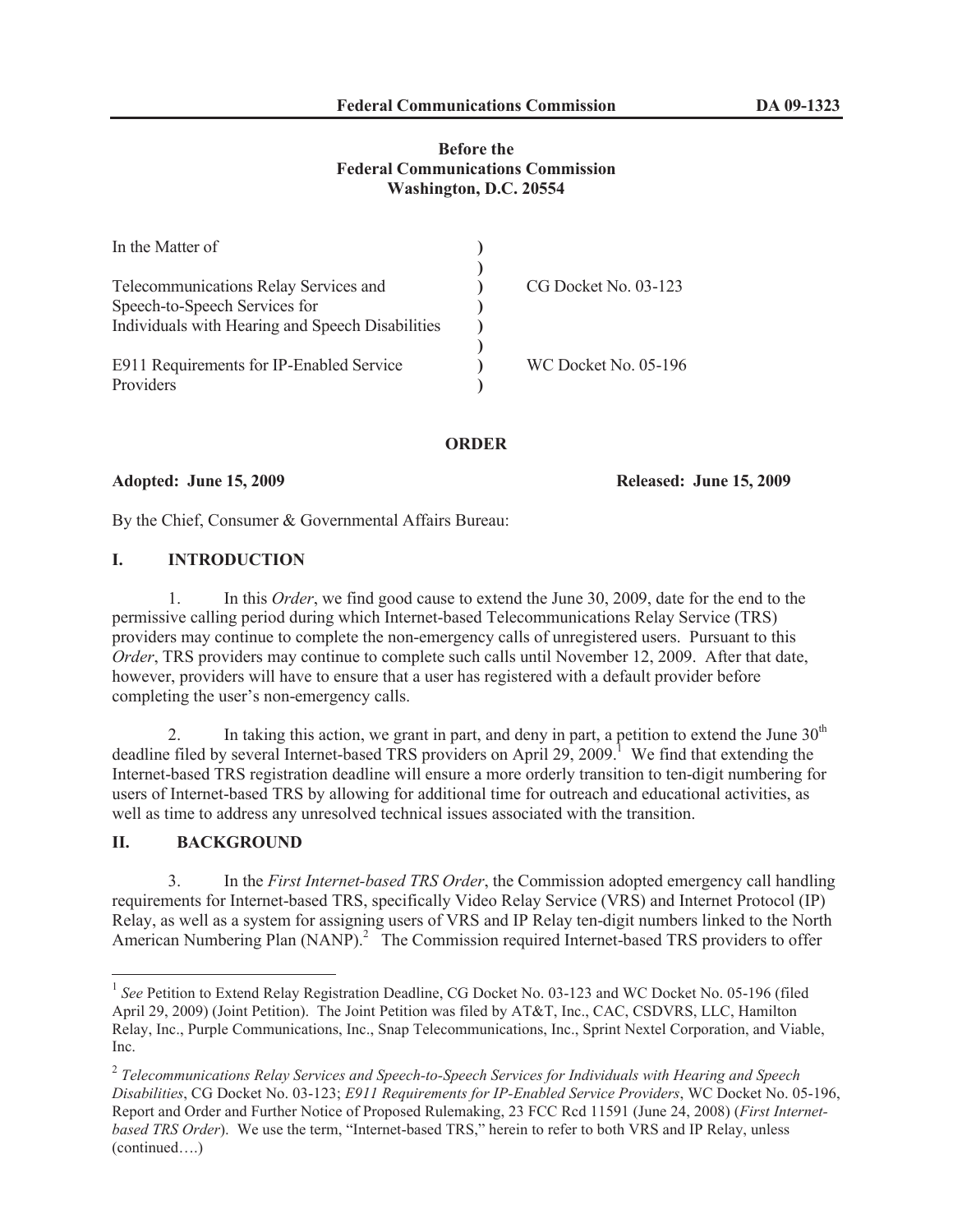individuals using their service the capability to register with a "default provider," and to begin assigning ten-digit, NANP telephone numbers to their registered users no later than December 31, 2008.<sup>3</sup> The Commission explained that mandatory registration and the assignment of NANP telephone numbers would yield important benefits, including facilitating the effective provision of 911 service.<sup>4</sup> The Commission required Internet-based TRS providers to obtain registration information from all new users and to assign all new users a NANP telephone number.<sup>5</sup> Existing users would also have to be registered. Recognizing that not every existing Internet-based TRS user would immediately register with a default provider, however, the Commission decided to implement a longer registration period for the existing base of users to migrate to the new ten-digit numbering plan.<sup>6</sup>

4. In the *Second Internet-based TRS Order*, 7 the Commission provided existing users a three-month "registration period" followed by a three-month "permissive calling period" which is scheduled to end on June 30, 2009.<sup>8</sup> During the permissive calling period, Internet-based TRS providers may continue to carry non-emergency calls for unregistered users. At the conclusion of the permissive calling period, however, providers must register any unregistered user before completing a nonemergency VRS or IP Relay call.<sup>9</sup>

5. On April 29, 2009, a group representing a majority of the Internet-based TRS providers filed the Joint Petition seeking to postpone the June 30, 2009, Internet-based TRS registration deadline.<sup>10</sup> Asserting that a large percentage of existing Internet-based TRS users remain unregistered due to consumer confusion, the petitioners urge the Commission to extend the deadline "indefinitely" until certain milestones are adequately satisfied.<sup>11</sup> Although "reluctant to suggest the exact deadline," the petitioners suggested a "goal" of December 31, 2009.<sup>12</sup>

3 *First Internet-based TRS Order*, 23 FCC Rcd at 11609-10, paras. 42-44.

4 *Id.*, 23 FCC Rcd at 11609, para. 42.

5 *Id.*, 23 FCC Rcd at 11610, para. 44; *see also* 47 C.F.R. § 64.611(b) (requiring mandatory registration of new users). The Commission defined a "new" user as an individual who "has not previously utilized VRS or IP Relay[.]" *See Second Internet-based TRS Order*, 24 FCC Rcd at 803, para. 24.

6 *First Internet-based TRS Order*, 23 FCC Rcd at 11610, para. 45.

7 *Telecommunications Relay Services and Speech-to-Speech Services for Individuals with Hearing and Speech Disabilities*, CG Docket No. 03-123; *E911 Requirements for IP-Enabled Service Providers*, WC Docket No. 05-196, Second Report and Order and Order on Reconsideration, 24 FCC Rcd 791 (Dec. 19, 2008) (*Second Internet-based TRS Order*).

8 *Second Internet-based TRS Order*, 24 FCC Rcd at 801, 802, paras. 21, 23.

<sup>9</sup> *Id.*, 24 FCC Rcd at 802, para. 23.

<sup>10</sup> Joint Petition at 1.

 $11$  Joint Petition at 9.

 $12 \, H$ 

<sup>(</sup>Continued from previous page)

otherwise specified. *See* 47 C.F.R. § 601(a)(11), (13), (21), and (26) (defining various forms of TRS). Although IP captioned telephone service (IP CTS) is also an Internet-based form of TRS, as noted in the *First Internet-based TRS Order*, the Commission has determined to address any issues relating to IP CTS, if appropriate, in a separate order because IP CTS raises distinct technical and regulatory issues. *See First Internet-based TRS Order*, 23 FCC Rcd at 11592, para. 1 n.5 (deferring action on IP CTS); *id.*, 23 FCC Rcd at 11594 n.15 (describing captioned telephone service and IP CTS).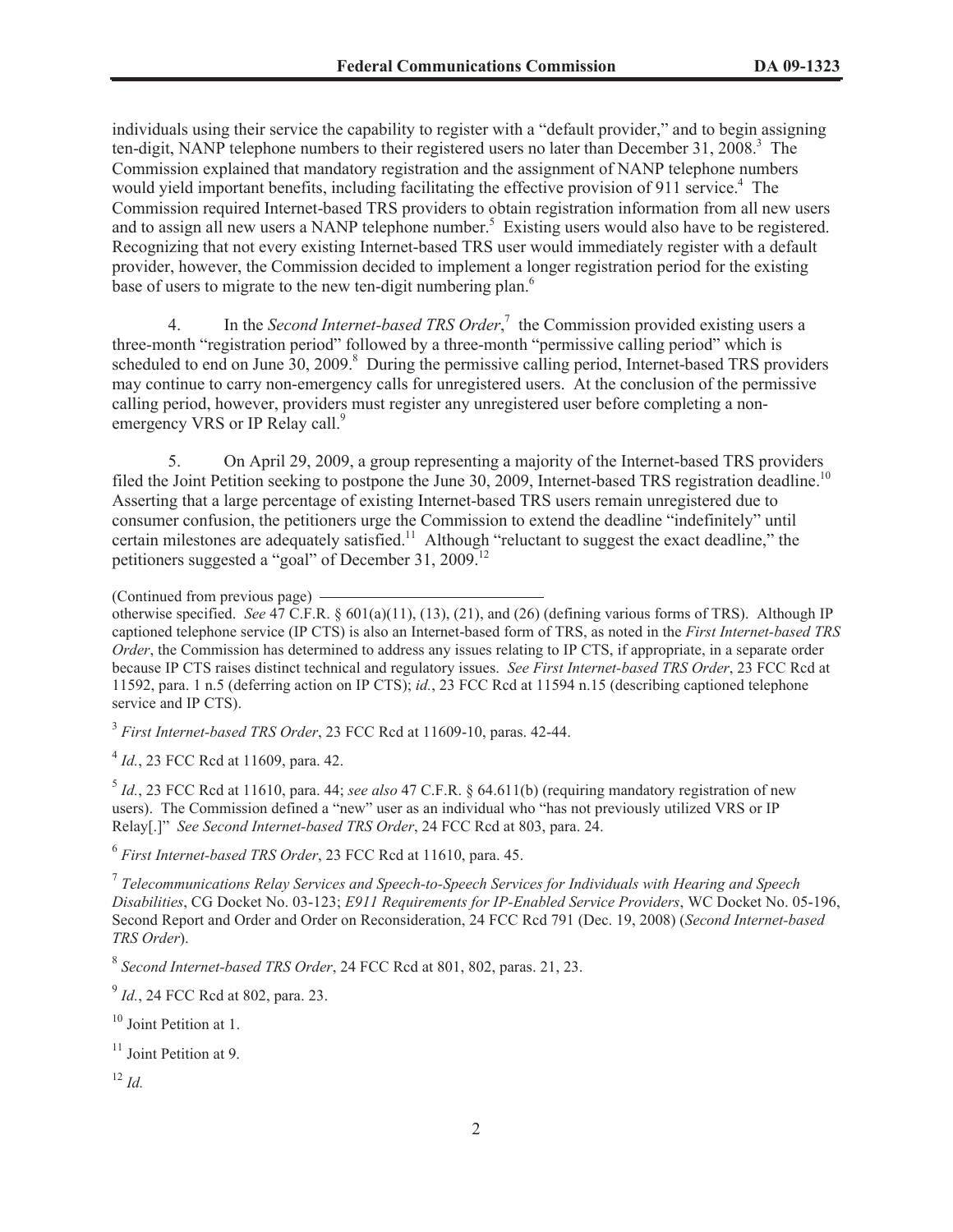6. The petitioners identify four "milestones" they believe should be achieved before the permissive calling period is allowed to end: (1) implementation of a reverse look-up function that would automatically verify whether a caller is registered; (2) implementation of "an extensive public education and outreach campaign;" (3) resolution of concerns about the assignment of geographically appropriate phone numbers; and  $(4)$  resolution of equipment portability issues.<sup>13</sup>

7. Sorenson Communications, Inc., filed an *ex parte* letter in response to the Joint Petition.<sup>14</sup> While Sorenson does not expressly ask the Commission to deny the petition, Sorenson does express the view that an extension is not needed, and states its concern about the open-ended nature of the petitioners' request.

## **III. DISCUSSION**

8. We find good cause to extend the June 30, 2009, registration deadline established in the *Second Internet-based TRS Order* and, therefore, we extend until November 12, 2009, the date after which VRS and IP Relay providers must stop completing non-emergency calls for unregistered users. We conclude that extending the deadline will ensure a more orderly transition to ten-digit numbering for users of Internet-based TRS.

9. In particular, we are concerned that, despite the outreach and consumer education efforts already undertaken by the Commission and the Internet-based TRS providers, many users may remain uncertain about how the ten-digit numbering and E911 requirements will affect their use of Internet-based TRS services and their rights and responsibilities under the new rules.<sup>15</sup> In addition, we have received recent data from some providers indicating that a majority of calls presently handled are not being made via a new ten-digit number.<sup>16</sup> Extending the end of the permissive calling period until November 12, 2009, will enable the Commission, as well as the providers, to conduct additional outreach and education addressing particular consumer concerns associated with the transition to ten-digit numbering for Internetbased TRS. And to the extent that there are technical concerns, as petitioners suggest, this additional time will allow them to be addressed.

10. We are not, however, persuaded that we should extend the June  $30<sup>th</sup>$  deadline indefinitely, as petitioners request. As Sorenson notes in its *ex parte* filing, registering users for ten-digit numbers "is critical for public safety."<sup>17</sup> In the *Second Internet-Based TRS Order*, the Commission found that "mandatory registration is critical to the effective handling of 911 calls."<sup>18</sup> An indefinite delay in implementation would come at the expense of enhanced emergency services for Internet-based TRS users. We believe that the extension granted here reasonably balances the concerns raised in the Joint Petition against the public safety implications of further delay.

<sup>13</sup> *Id.* at 10-11.

<sup>14</sup> *See* Letter from Gil M. Strobel, Sorenson Communications, Inc., to Marlene H. Dortch (dated May 12, 2009).

<sup>15</sup> *See*, *e.g.*, Joint Petition at 6-9 (discussing several areas of customer confusion concerning the use of toll-free numbers, equipment and number porting, and misconceptions about the use of a single number for multiple services).

<sup>16</sup> *See, e.g.,* CSDVRS *Ex parte* letter, CG Docket No. 03-123 (June 11, 2009); Hamilton Relay, Inc. *Ex parte* letter, CG Docket No. 03-123, WC Docket No. 05-196 (June 11, 2009).

<sup>17</sup> Sorenson Letter (May 12, 2009) at 4.

<sup>18</sup> *Second Internet-Based TRS Order* at para. 22.